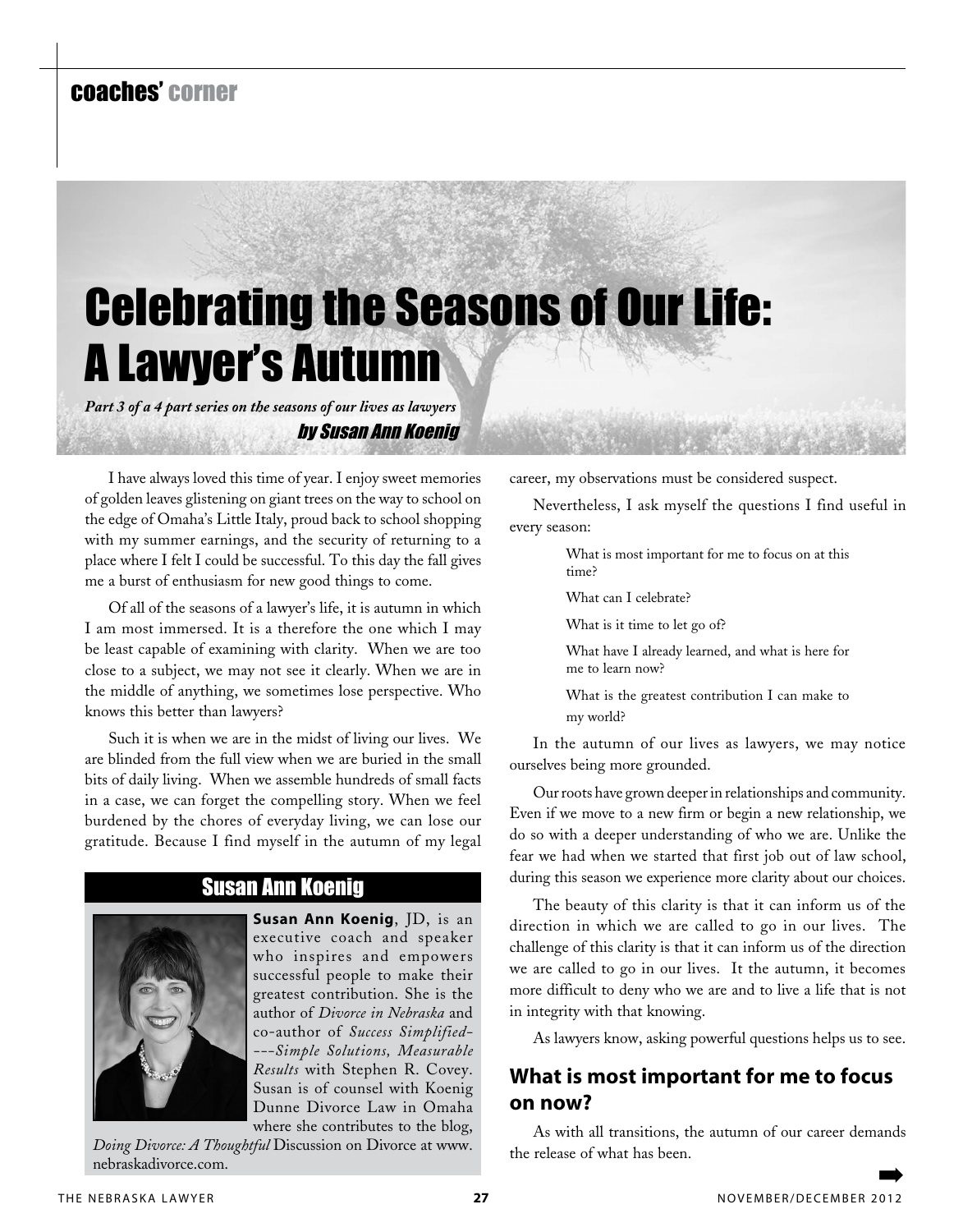#### **coaches' corner**

No longer do we have the luxury of letting those in leadership make the tough decisions; we are now the decision makers. No longer can we call ourselves students; we have become the role models. We can no longer fool ourselves that our career path is temporary; we must face the truth of the path we are on.

Ask yourself whether you are focusing on what is most important, or whether you have lost sight of what you truly value. Consider whether it is time for you to invest more in developing others on your legal team rather than focusing solely on your individual achievement. Perhaps this is a time for a significant change in direction. Are you willing to be courageous and just take a look?

As you answer these questions, you might experience a sense of peace knowing that you are on the path that is right for you. Or, you might face an honest truth that your attention has not been in the places that matter most to you. Either way, getting clear about what is important during this season of your life will make it easier to focus and take action in the direction that is right for you.

# **What is my greatest contribution?**

By the time we are in this season of our life as professionals, we can begin to contribute in different ways. With all of our experience, we have more to give.

Ask yourself whether it is time for you to step into leadership. Is it time for you to consider a succession plan, even if you plan to be the lawyer who works until their dying day? What will your legacy as a lawyer be?

Has your fear of failure stopped you from moving to the next level in some way? Perhaps there is an initiative that calls out for you to be a part of, a new system you see should be implemented, or practice area for you to expand. Is it time to take up that secret pastime you always loved but never made time for?

Without looking at this question, we can fall into an uncomfortable comfort. We can continue to do that which we do easily and well. We can avoid the discomfort of new learning, risk, and failure. And we can miss out on the opportunity to make our greatest contribution. It's up to you.

### **What is it time for you to release?**

Autumn is the beginning of endings. One by one the leaves begin falling. Nature has this wisdom innately, yet we humans often want to fight against this inevitable unfolding of our universe.

Examine whether now is the time for you to let go of something that you have been holding on to. For me, most of what falls into this category is deeply tied to my ego----status, a title, an office, or an acknowledgment I seek. What I know is that refusing to surrender these things only gets in the way of my doing what I am called to do next.

Are you holding onto beliefs that no longer serve you? Would it be useful to reconsider your assumptions about the best way to spend your time? Are there relationships that once served you well but do not any longer? Is there a role that you have been playing which you will allow your ego to step away from?

One of the biggest complaints lawyers make is about not having enough time. A contributor to this is that we keep taking on more and more as the years go by, too seldom pausing to consider what we might let go of in order to make room for the "most important" in our lives. This can be especially true of activities we have done well for many years. Just because we "always have" doesn't mean we "always should" spend our precious time in the same way we did ten years ago.

Most importantly: Is it time to let go of old beliefs about who you are and why you are here? Those glistening leaves that die a silent death as they float gently to their end teach me, remind me. In the autumn of my life it is time to surrender old beliefs that no longer serve me well. If I hold on to them, I am assured they will get in the way of new growth which is possible so long as I am still alive.

### **Am I making time for reflection?**

For over twenty years I have joined a group of friends to celebrate the start of fall. My pal, Gretchen, hosts us at her lake home. We take long walks, appreciate the beauty, sit around the fire. It is a precious ritual which provides the time and space for reflection about our relationships, our work, and who we are.

It can be difficult to raise our heads above the fray and truly observe our lives. We need support. The support could be as big as a week alone hiking in the Rockies or as small as a pen and journal at our bedside to record our thoughts of the day.

If you get the thought, "I don't have time to think about my life!" then I invite you to merely observe that you hold this belief, and then ask yourself again the questions posed here.

## **What can I celebrate?**

During this season of our career, we have so much to celebrate! We have made it through the early, humbling days of learning the fundamentals of being a good lawyer. We have formed meaningful relationships with clients, colleagues, and co-workers. We even have some areas where we have achieved mastery.

When we fail to take time to celebrate our successes, we miss out on enjoying the life we have worked so hard to create. Instead, we simply trudge on to the next task on the neverending to do list.

When was the last time you stopped to experience pride in the number of clients you have served well over the years? Have you given yourself a pat on the back for surviving during throughout a lengthy recession? Can you acknowledge yourself